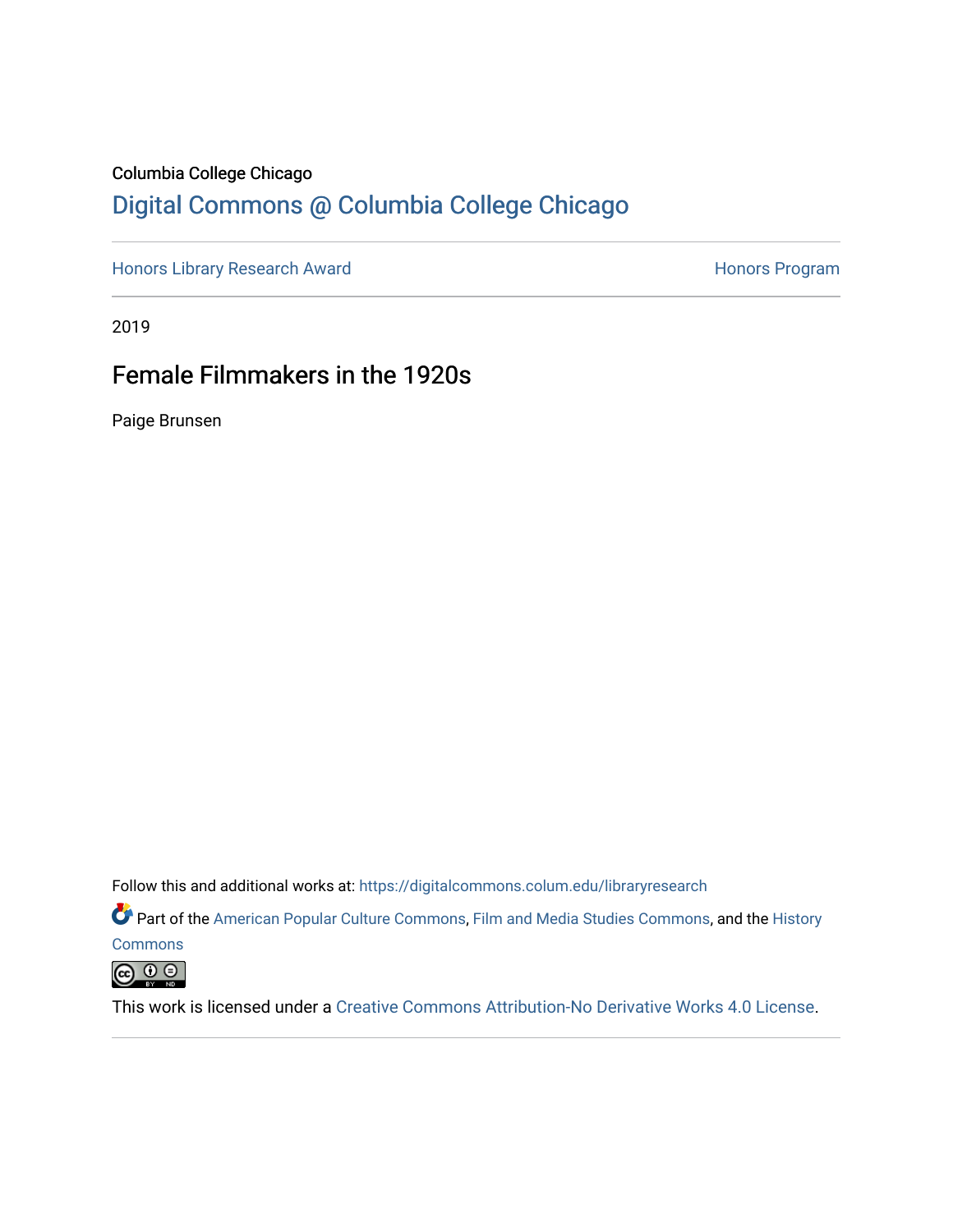Paige Brunsen

The Nineteen Twenties and the Birth of Modern America

April 20th, 2019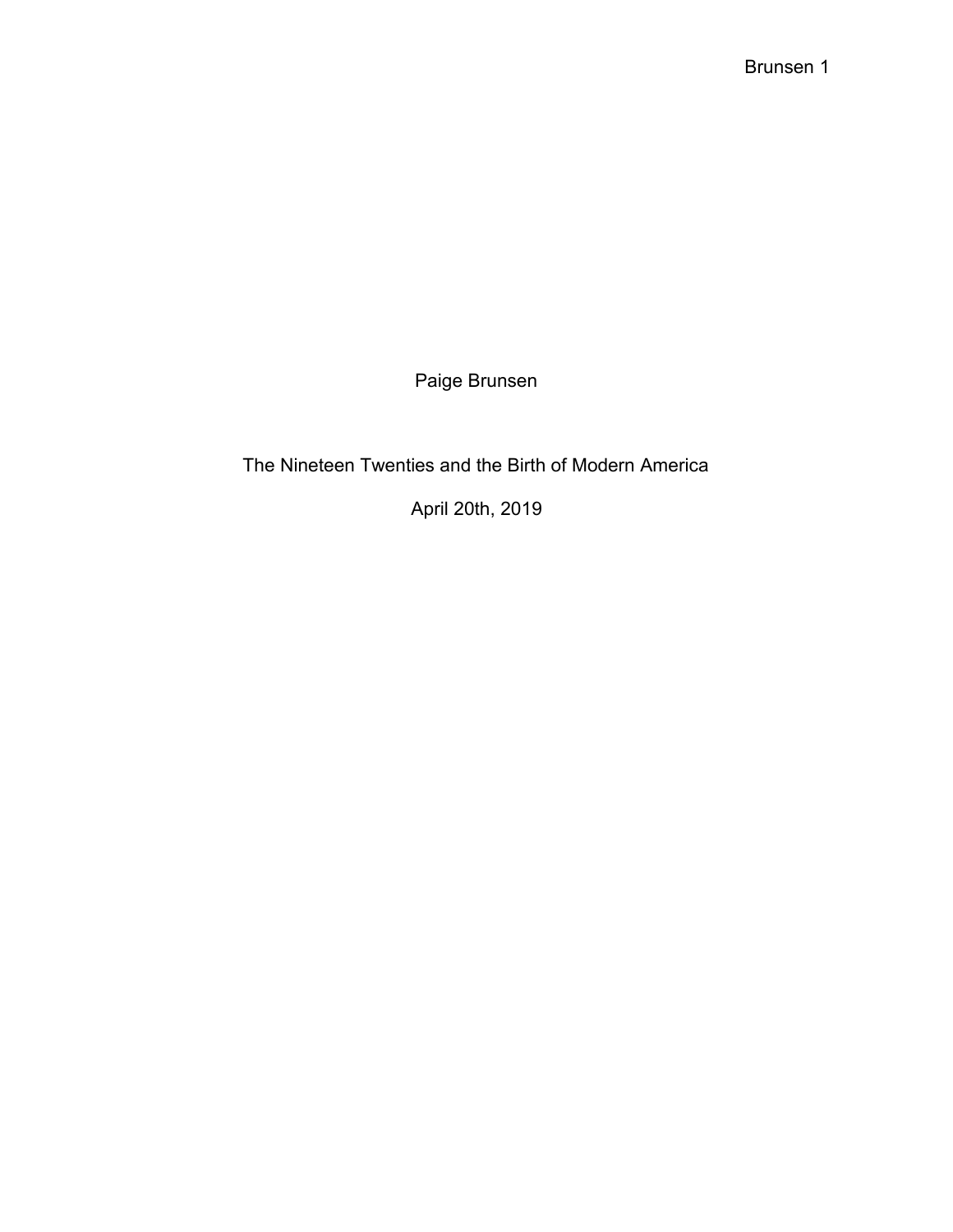#### Female Filmmakers in the 1920s

The 1920s were a vibrant and exciting time for popular culture, especially in entertainment. With the expansion of entertainment came a newfound love of motion pictures— resulting in a multimillion-dollar industry. Before the industry exploded, women and men alike were found in positions of creative leadership such as directing and producing, but once filmmaking was recognized as an opportunity for big business, women were pushed into the shadows with unfortunate long-lasting consequences.

Prior to the 1920s, many female filmmakers held positions of creative power such as 'director,' 'cinematographer,' and 'producer.' This is largely due to the fact that production was mostly independent and seen as an art form; the filmmaking industry had yet to shift into the centralized studio system. According to film historian Erin Hill, these independent productions were "less formal, more holistic…systems in which women moved fluidly between different work sectors" (17). In fact, Hill argued that women were not hindered by their gender but often hired by these small production teams to learn the entire filmmaking process (17). It is quite logical that a small, independent production company would encourage its employees to learn many roles rather than specialize in one in order to maintain the ability to operate when a team member is absent. From there, filmmakers would find their niche and continue on in that specific creative role. This process furthered the art form as it trained many young artists and encouraged them to find their passions. Ally Acker, filmmaker and author, stated in an interview found in the *The Silent Era* documentary created by Reel Herstory, "Before 1920, anybody who wanted to be part of the industry could play if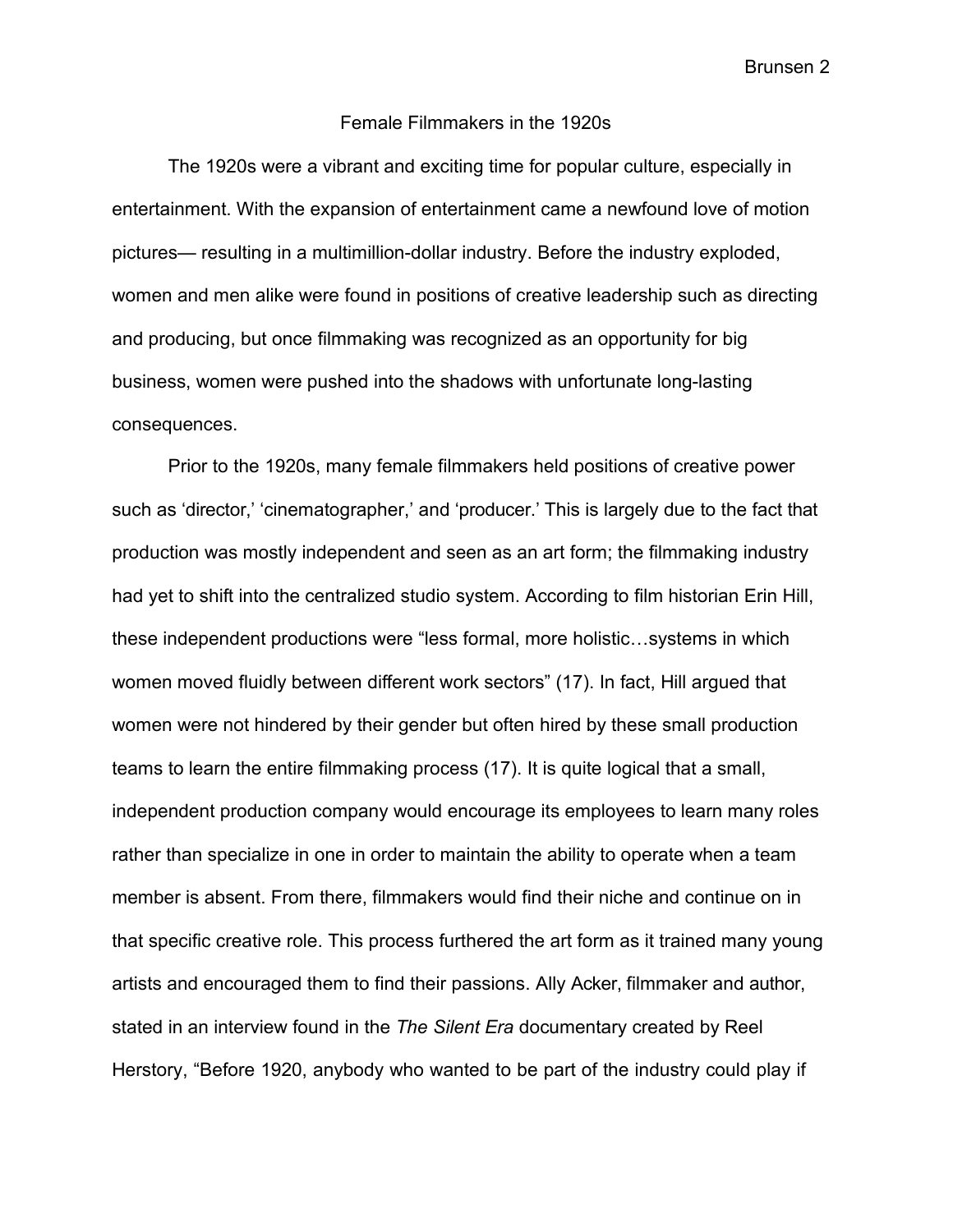you had energy and enthusiasm and desire…Nobody cared if they were getting paid or not, they just wanted to be in this new exciting medium" (Acker, 20:38). Filmmakers in this era only worked to support themselves or create art, not to make large amounts of money. Women flourished in this early, art-focused and innovative film industry. In fact, "For most of the silent era, women were deeply influential in the budding film industry…More women worked in powerful positions behind the scenes before 1925 than they did at any other time during the next 50 years" (Acker, 5:05). Another way young women started in the filmmaking business was by working for photography companies that began producing motion picture cameras. One such artist was Alice Guy Blaché, who was hired initially as a secretary, but created what is considered by some to be the first narrative film when she was experimenting with one of the motion picture cameras (Hill, 25). Blaché went on to create her own studio and become one of the most influential directors, and arguably one of the most famous directors, of silent films. Unfortunately, with the changing economy, Blaché, like many other independent filmmakers, was forced to stop making films due to financial problems.

The 1920s were a time of prosperity for America. Consumer culture was on the rise; people felt more self-indulgent than prior generations did. As a result, leisure and entertainment, including film, became very profitable businesses. Alicia Malone, film reporter and critic, wrote, "By the end of the 1920s, silent films featured complex plots, artistic cinematography, and glamorous movie stars, and attracted big audiences" (20). Not long after the film industry started to become highly commercially successful— Hollywood at this point was a \$500 million business—"talkies," motion pictures with sound, completely changed the industry (Acker, 19:40). "When movies began to talk,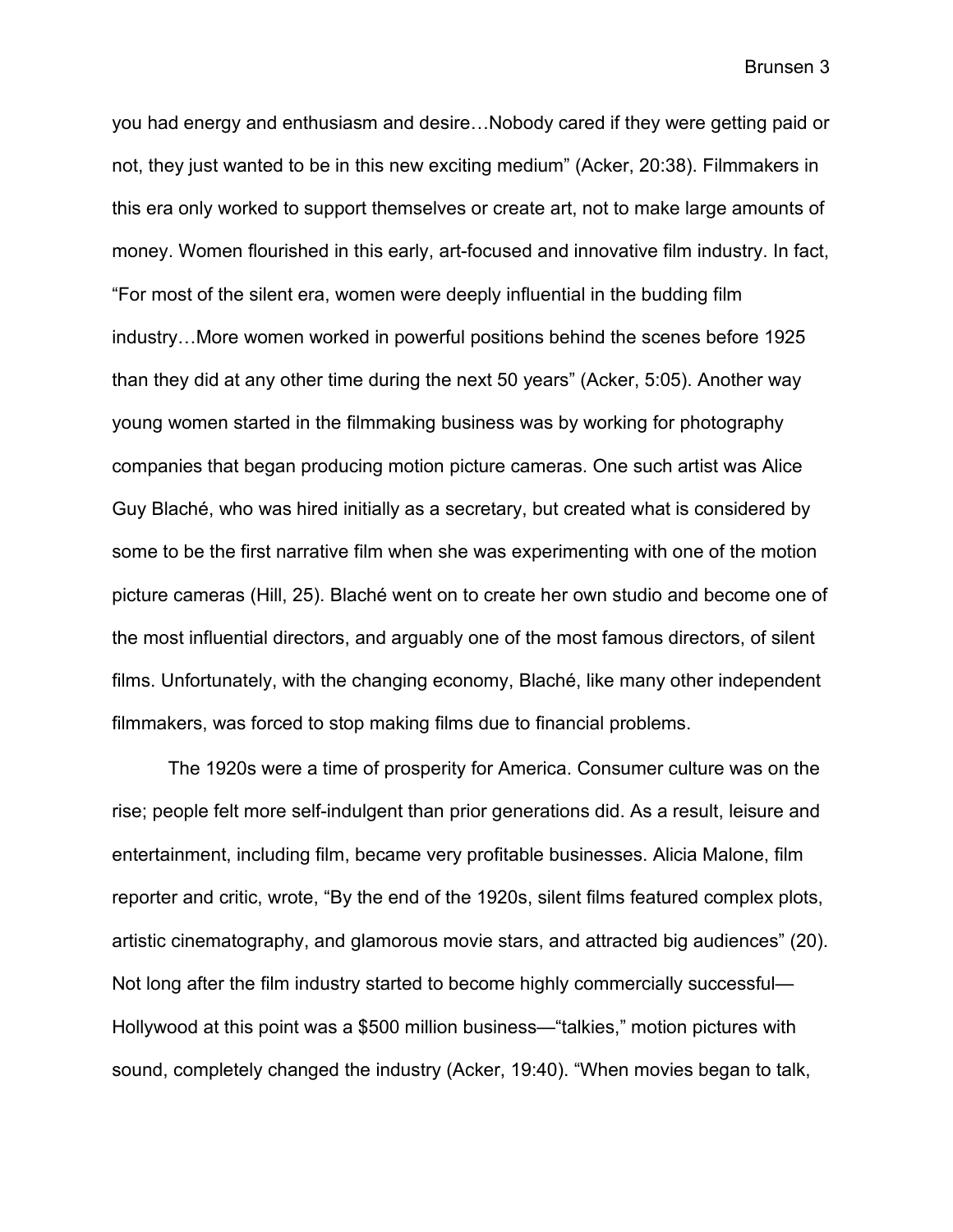and film became a major industry, women were faced with what is now known as the 'Hollywood Studio System'" (Acker, 00:00). Like many other industries in the 1920s, the film industry became highly centralized favoring large corporations as opposed to small, independent firms. The five 'major' studios and the three 'minor' studios seized control of the market (Acker, 00:43). As these corporations had a business mindset rather than an artistic one, they became hierarchical, reorganizing the power of decision making from small, creatively independent productions to executive managers, resulting in women being pushed from creative roles of leadership (Hill, 38). "Women were not perceived as being business-minded or executive material, so positions of power on a movie set, such as directing, now were given to men" (Malone, 21). The fact that men were equated with having a business mindset reflects a divided and predetermined cultural idea of gender in the 1920s. As filmmaking had become an essential and popular industry in the public eye, studios focused on maintaining these gender roles valued by society in order to appear professional (Hill, 43). There was a shift from women being 'directors' or 'producers' to being "studio girls." These 'girls' were only valued as clerical workers or those in the "lowest-status, most repetitive, least desirable forms of labor" necessary in order to create efficient mass production demanded by the popularity of the film industry (Hill, 17). "Studio girls" were also physically separated from creative spaces, positioned on studio lots furthest from where the filmmaking or camera work occurred (Hill, 55).

As the film industry became a place for large corporations, pay became reflective of the limited value society placed on working women. Despite the 1920s "New Woman" making strides for her gender in sexual expression and physical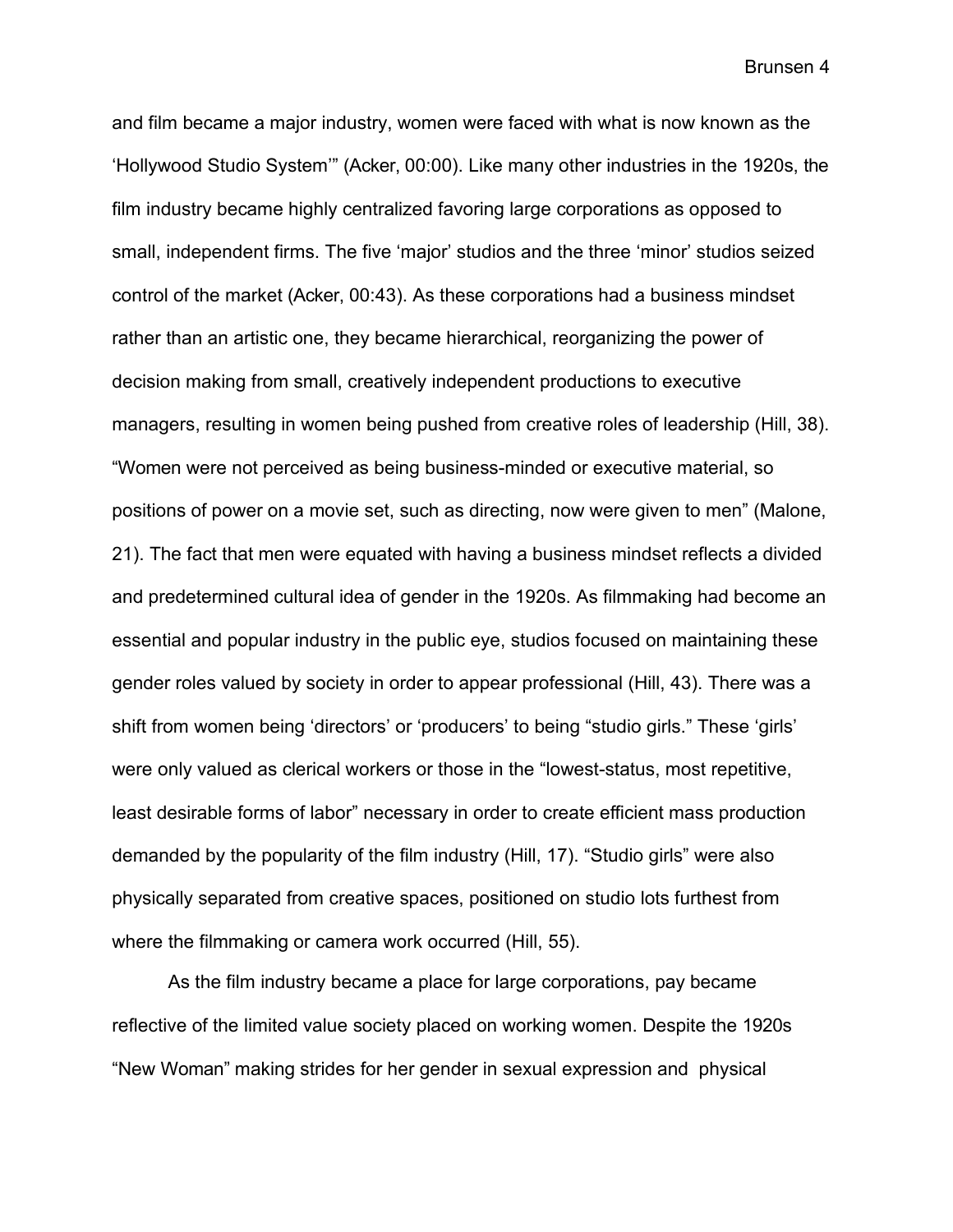freedom, women were still expected to become mothers. Corporations justified paying them less because they were seen as temporary employees, especially when married women were often prevented from working. In contrast, men required a so-called "family wage" because they were expected to be the sole financial providers for their family (Hill, 20). For example, "early female lab workers [found in post-production] received \$7 to \$12 a week, whereas men received \$2 to \$5 more" (Hill, 79). Not only did pay reflect the newfound separation of gender in the film industry, but unions also reinforced this division. Unions naturally developed when the studio system became so corporation-based and centralized, and "with the unions coming in, women were very promptly shown the exit door" (Acker, 20:38). With this exclusion, women were solidified as unable to have any decision-making power, even over the rights of their own jobs. Hill writes, "Barring the occasional ladies' night, women could not follow their male peers into these clubs and taverns to discuss how and by whom their jobs were to be carried out" (54). All of these limitations, spurred by the consumer culture of the time, firmly placed women in the filmmaking shadows.

In the 1920s, women working in the film industry were restricted to positions considered 'trivial.' Women working for studios were listed as actresses, art director's assistants, copyists, typists, costume designers, cutters, dance instructors, dancers, film inspectors, lab workers, hairdressers, maids, servants, models, negative cutters, notetakers, nurses, pianists, readers, researchers, scenarists, screenwriters, clerks, or seamstresses (Hill, 60). These departments—especially art direction, costume design, hair and makeup, and nursing—later became known as the "Pink Ghettos" (Acker, 03:32). The nickname itself reflects the repressive nature of confining women to these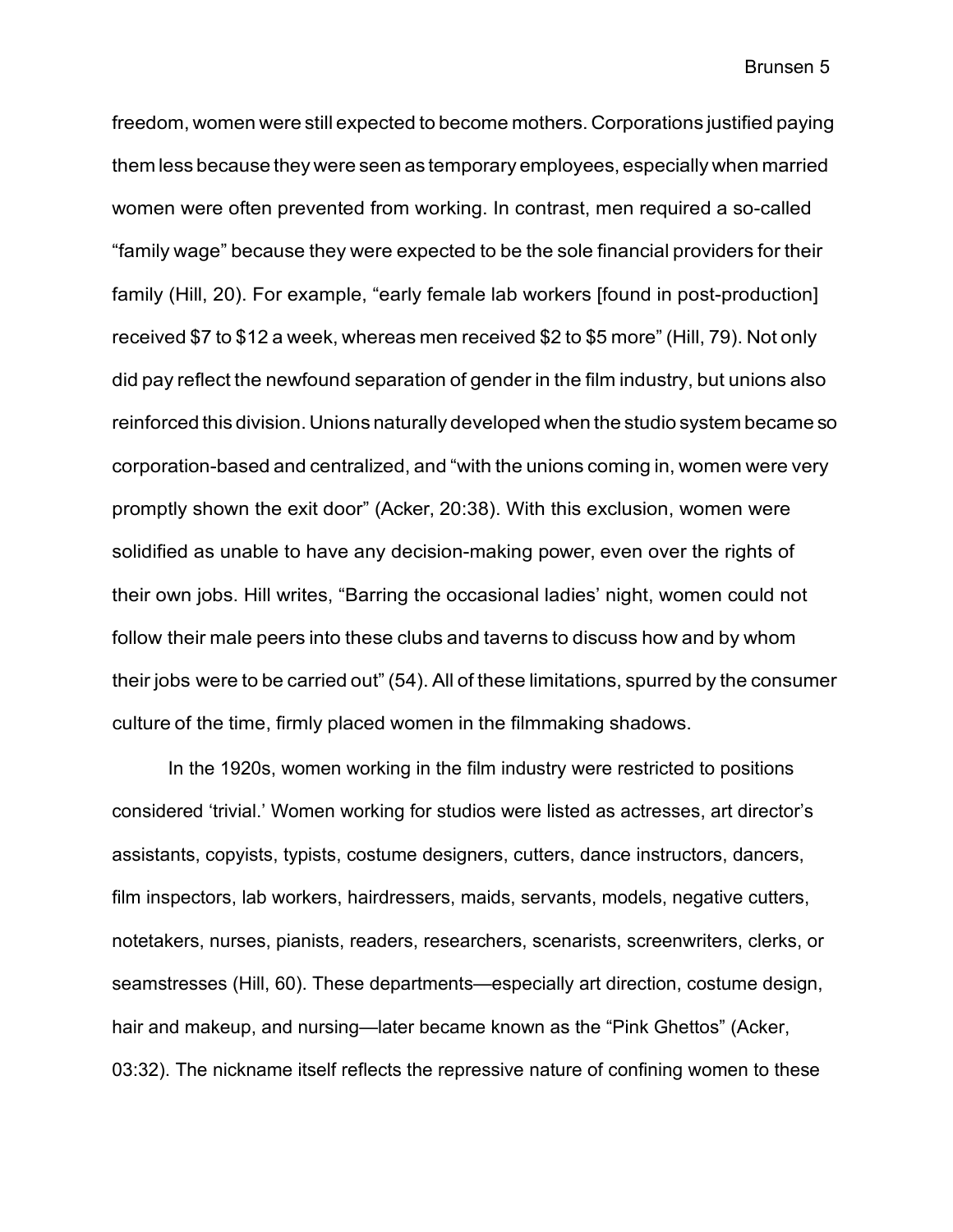departments. Most of the positions available to women were entry level positions, demonstrating that these women were probably not very wealthy, but looking for wages to support themselves. The fact that these women held jobs in the 1920s, a time that did not yet culturally support the idea of working women, indicates that the jobs were likely necessary for financial support. The women were plausibly middle or lower class. Some of these women probably had connections in the industry especially since it was such a large business in California—that allowed them to receive jobs other than clerical or entry-level work, but many of these women were probably looking for work and found themselves in the industry. Perhaps some women interested in creating films entered the industry in these clerical positions as a starting point to build their careers, but it is doubtful that the majority did so when so few opportunities were available to their gender. Despite being reduced to positions considered 'trivial' by their male peers, women were able find ways to become more involved in leadership and creativity in the studio system by pursuing the fields of editing and screenwriting.

Cutting film negatives and inspecting film were entry level jobs available to women due to the repetitive natures of these jobs and the fact that "women were held to be nimbler and neater than their male counterparts" (Hill, 20). They were encouraged to work in these very detail-oriented positions often equated to knitting. In fact, the first cutting machine looked very much like a sewing machine, pedal in all (Malone, 35). In an interview for Reel Herstory's documentary, *The Silent Era*, Margaret Booth, the first person to be credited as 'film editor,' (Malone, 18) said that she "was given a job with all the other girls to put reels together, and that's what [they] did all day long, just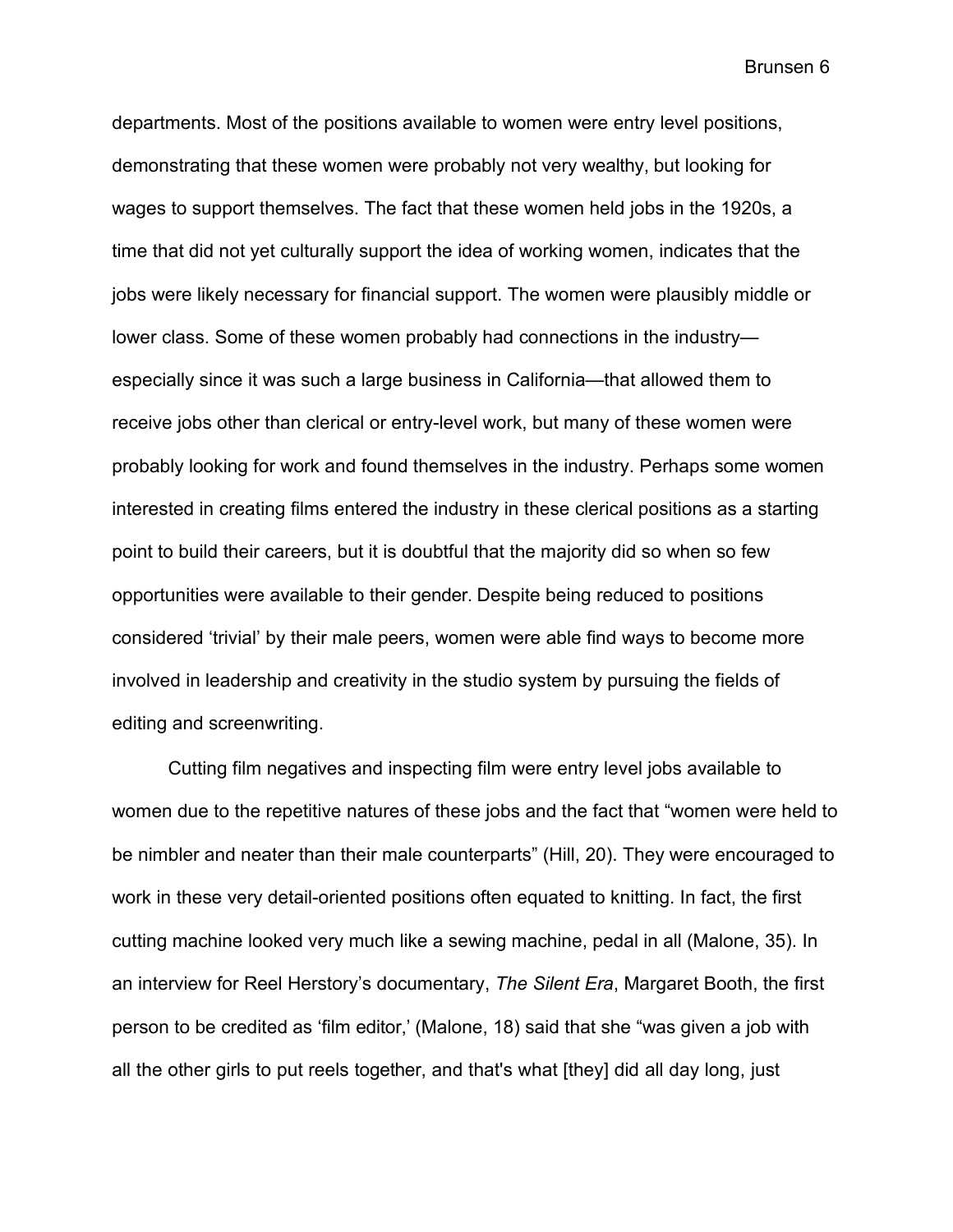assembled reels… [they] worked for hours sometimes on a close-up (Acker, 21:42). It was easy for women to make the transition from lab workers to editors, especially because editing was a very behind-the-scenes and unglamorized part of filmmaking. Booth excelled in this field, going on to become 'Supervising Editor' at MGM for thirty years (Malone, 36).

Similarly, women were able to work their way up to holding the position of 'screenwriter' in the unfavorable studio system. Many started out as 'readers' in the scenario department, processing, sorting, and evaluating incoming scripts (Hill, 47). In a firsthand account of the position during the 1920s, Bradley King described her responsibilities; "We open all the envelopes, get ready our little cards for criticism and filing—then get busy, reading, writing criticism on rejection cards and pass anything worthwhile up to a [script] editor" (Hill, 48). From there, some women were promoted to screenwriters. There were a few more screenwriters (by percentage) in the 1920s than ever before. In fact, "of the 5,189 films listed in the 1911–1920 volume of the American Film Institute Catalog, 1,077 (a little over twenty per cent) had any female screenwriting credit. Out of 6,606 titles listed in the 1921–1930 volume of the Catalog, 1,489 (a little under twenty-five per cent) had some female credit" (Slide, 114). This data shows that women were not forced out of screenwriting, probably due to it being another behindthe-scenes aspect of film; "thus the literary fields—with their timeworn associations between women and typewriters—afforded opportunities for women to succeed, at the cost of effectively distancing them from the site of real creative power: the masculinized spaces behind the camera and in executive suites" (Hill, 58). Hill's words, "timeworn associations between women and typewriters" effectively speaks to how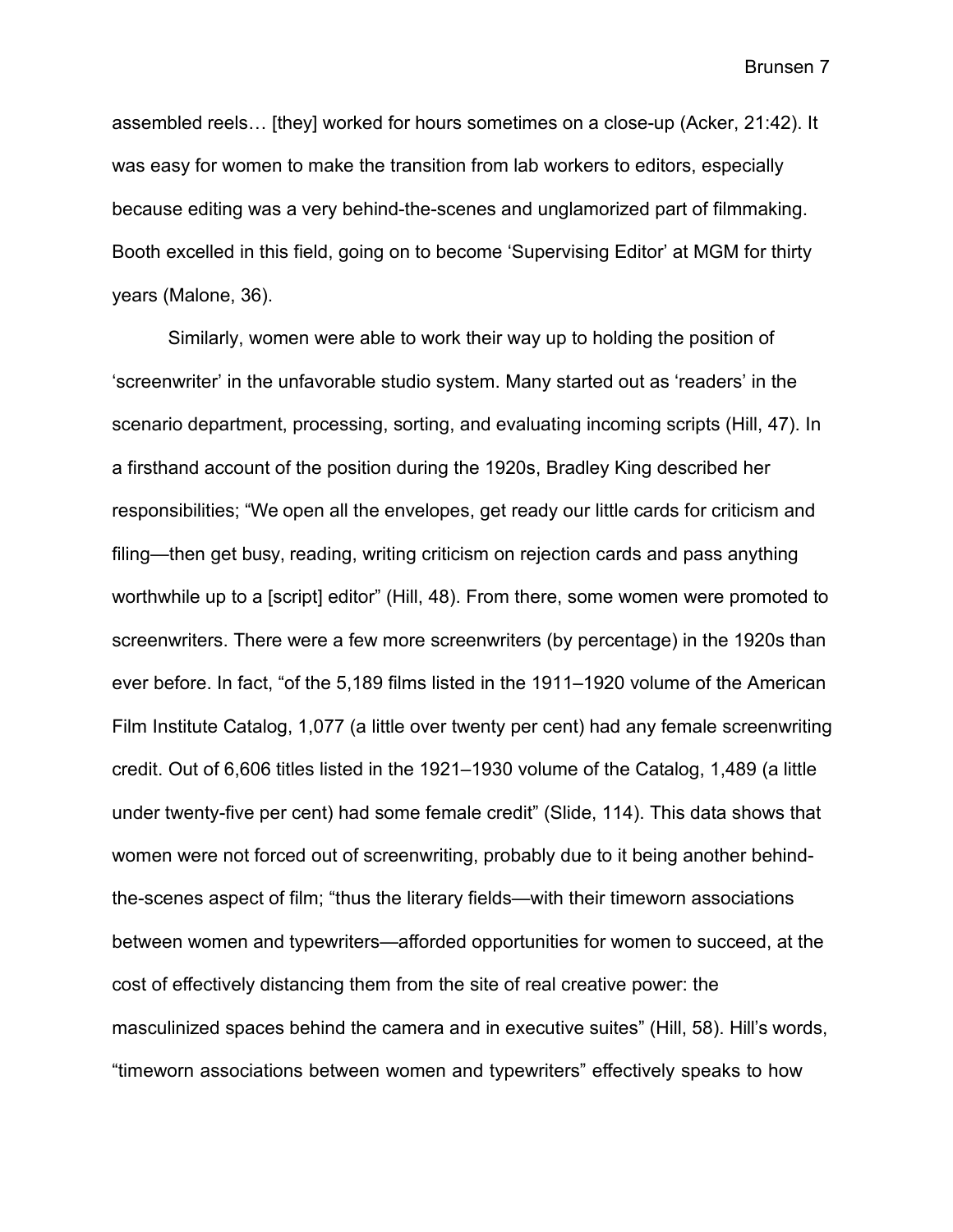defined ideas of gender were during this time period. In analyzing positions afforded to 1920s women in the film industry, it is easy to conclude that women were only permitted in areas considered 'trivial,' 'feminine,' or 'unseen.'

It is important to note that there were two exceptions to this rule: Virginia Van Upp and Dorothy Arzner. Van Upp was the only female executive producer in Hollywood for thirty years. She started as a child film star during the silent era. Van Upp became the second in command at Columbia by writing and producing films for actress Rita Hayworth who received celebrity status as a result (Acker, 03:04). Arzner, working for Paramount, went from typist to reader to cutter to editor to assistant director to, finally, director, the *only* American female director in the 30's and 40's (Acker, 00:43). Commenting on this fact, Arzner stated, "Why should I be pointed out as a strange creature because I happened to be the only woman director? Intelligence has no sex. If there are no women directors, there ought to be" (Acker, 02:35). In this quote, Arzner is pointing out that she should not be the only one to find directorial success; she is not the only intelligent and capable woman. It should be normalized so she is not a "strange creature." Many have speculated why Arzner was the only female director to make it in the studio system, but there are no definitive answers. One person speculated that it was because her movies made large profits, another said it was due to the fact that she made films that appealed to women with strong and emotional female characters (Acker, 1:05). Although Arzner proved herself, and her gender, worthy of being in positions of creative power in the studio system, her success was not enough to convince studios. In fact, "between 1912 and 1919, Universal had 11 female directors who regularly worked for them, and who made a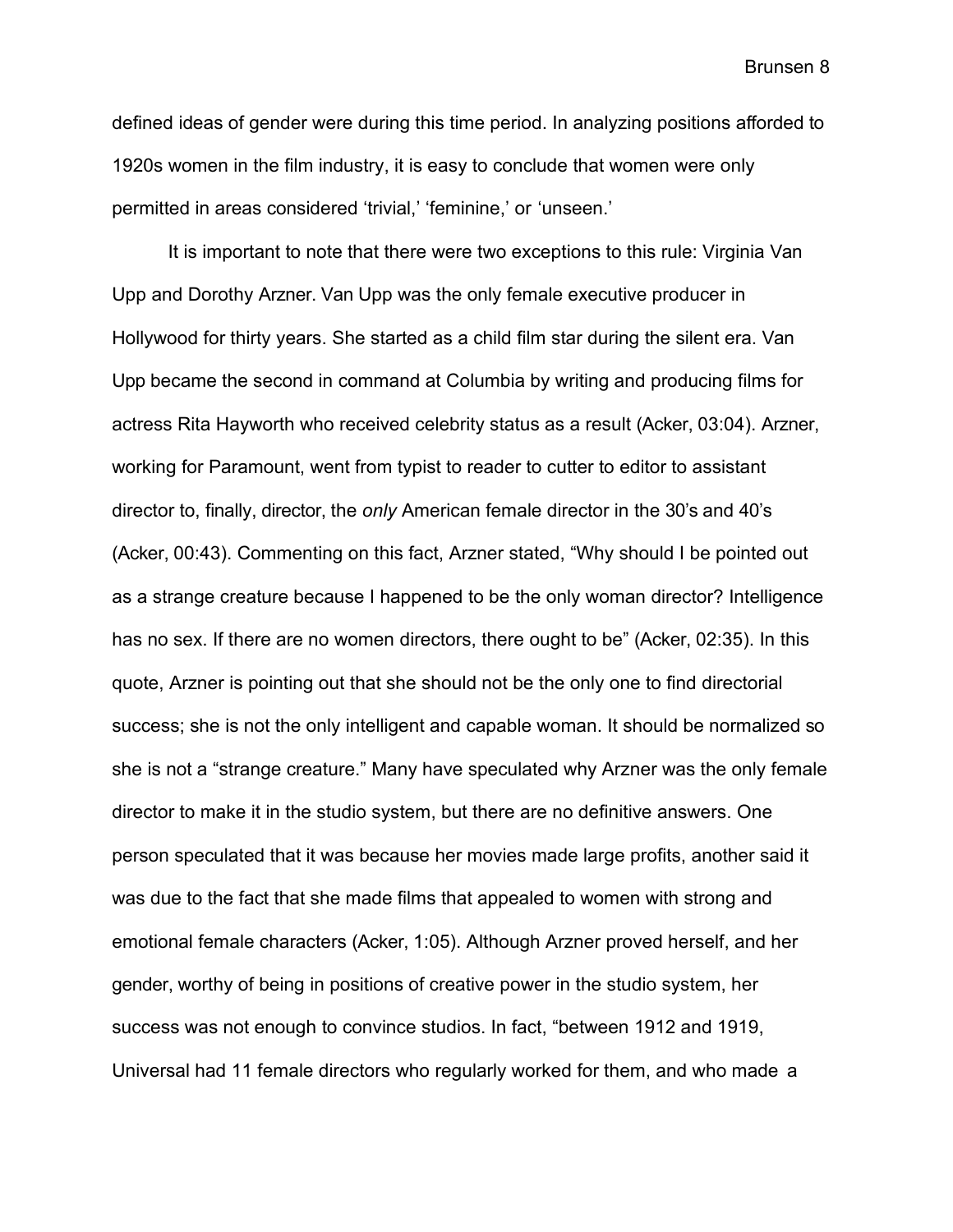total of 170 films in these seven years. But from the mid-1920s right up to 1982, the studio didn't hire a single female filmmaker" (Malone, 21). This fact demonstrates the unfortunate reality that the reduction of women from roles of creative leadership to socalled 'trivial' work in the 1920s had long lasting facts.

In conclusion, the boom of consumer culture found in the 1920s changed the film industry from independent small firms to mass corporations, pushing women from roles of creative leadership to positions considered 'trivial' like clerical work. It marked the end of seeing big-name female directors like Alice Guy Blaché. The fact that film unions denied membership to women also contributed to pushing women into the filmmaking shadows. While some roles like editing and screenwriting accepted women, they were denied the real positions of creative power like directing and producing. Although the 1920s "New Woman" was making strides for gender equality, women in filmmaking were set back by redefined gender roles in a culture driven by consumerism and large corporations, a phenomenon that had lasting effects.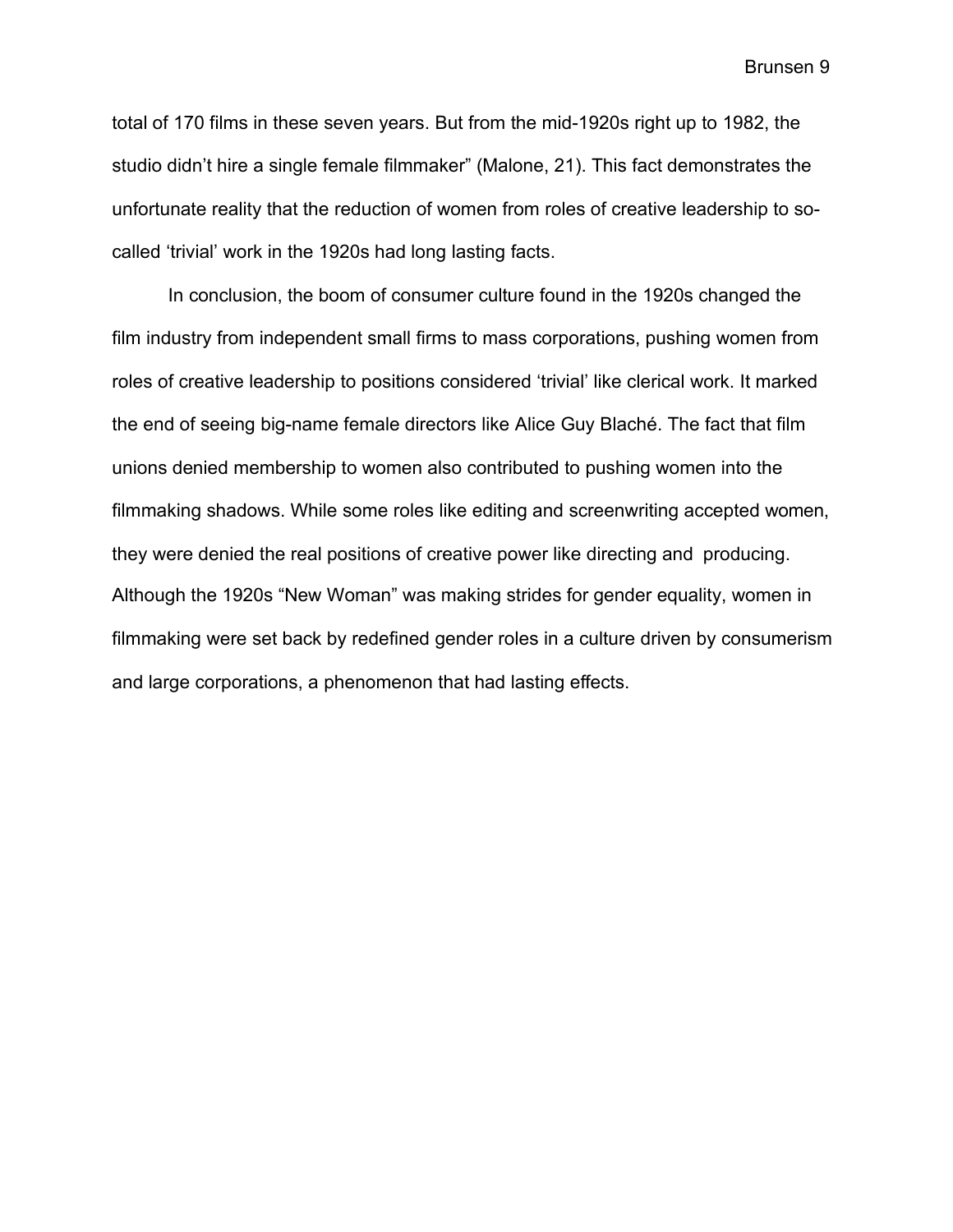### Works Cited:

Acker, Ally. *Reel Herstory: The REAL Story of Reel Women with Jodie Foster - The Silent Era*. [San Francisco, California, USA]: Alexander Street, 2015.

Director Ally Acker focuses on bringing women filmmaking pioneers like the highest paid silent film director, Alice Guy Blaché, and the first person to be credited as film editor, Margaret Booth, to the limelight. Narrated by Jodie Foster, the documentary uses found archival footage and recorded interviews to give first person accounts of the history of female filmmakers. These interviews greatly contribute to the positive ethos, honesty, and credibility of the documentary. It was beneficial to hear from these pioneer women like Alice Guy Blaché, Lois Weber, and Margaret Booth, especially when so many of these voices have largely gone unheard. Acker does a great job of presenting the information in an entertaining and easily consumable way.

Acker, Ally. *Reel Herstory: The REAL Story of Reel Women with Jodie Foster - The Talkies*. [San Francisco, California, USA] : Alexander Street, 2015.

In a continuation of the documentary previously addressed, Acker's next part of the series focuses on how women went from creative roles of power like directing, such as the notable Alice Guy Blaché, to more behind the scenes, underrated and under-appreciated roles. The Hollywood Studio System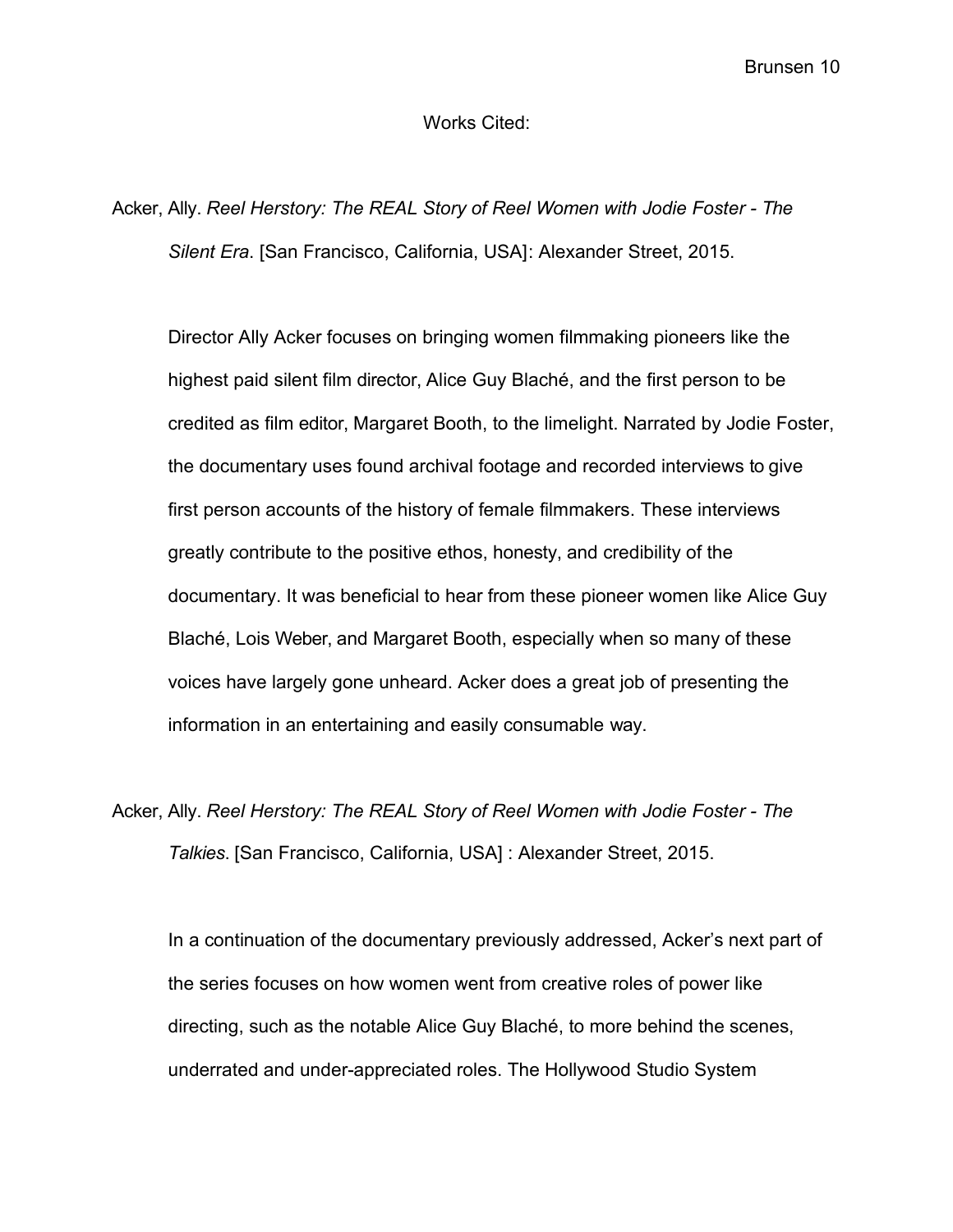becoming more hierarchical and business oriented as well as the industry unions excluding women contributed to this. Regardless, a few important women were able to succeed in this repressive environment such as Margaret Booth who became a supervising editor. This installment of *Reel Herstory*  continued to use archival footage and interviews with female filmmakers of the time period to establish credibility in an entertaining and engaging way.

# Hill, Erin. *Never Done: A History of Women's Work in Media Production*. Rutgers University Press, 2016.

Media historian Erin Hill examines women as an unrecognized and underappreciated labor force in the film industry. While most historical accounts of women filmmakers focus on the major accomplishments of rare female directors or producers, this book focuses on the large contribution of the female labor force on the bottom of the industry's hierarchical pyramid in a time when women were not readily accepted in these positions of creative power. Hill provides an honest and well-researched account of why women were placed in lowerpaying, less glamorized jobs, and how this has negatively impacted women moving forward in the industry. Hill aims to highlight the important contributions these unrecognized women made for the film industry.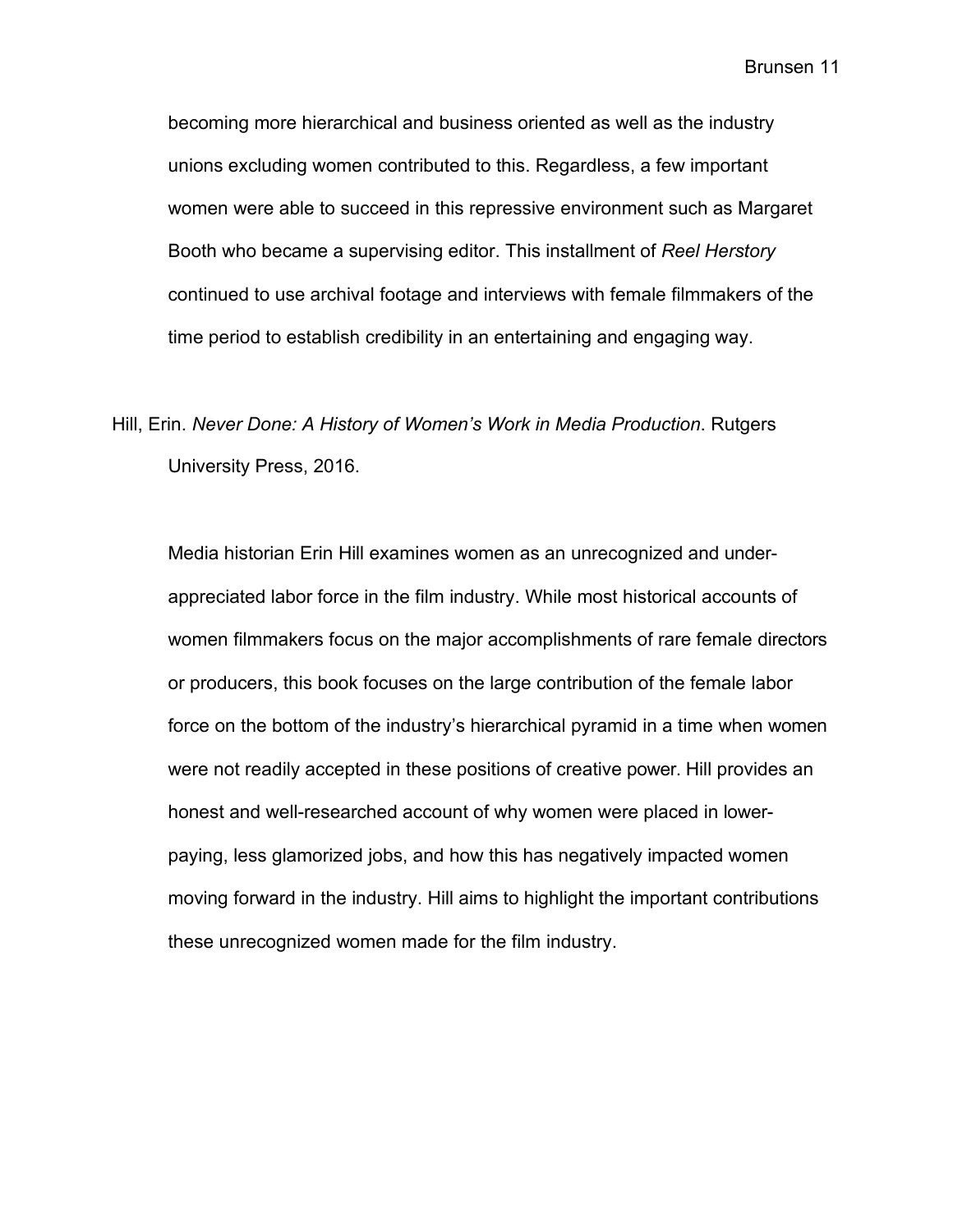Malone, Alicia. *Backwards and in Heels: The Past Present and Future of Women Working in Film*. Mango Publishing Group, 2017.

Alicia Malone, film critic, provides a look into many successful female filmmakers by telling the history of women in film from the beginning of the industry to the present through stories of individual careers. Malone highlights work of such 1920s filmmakers like Alice Guy Blaché, Margaret Booth, and Helen Holmes. Using research and interviews, Malone created an enlightening, empowering, and entertaining account of influential yet unjustly underrated women filmmakers in order to shine light on those forgotten and give hope to seeing more female filmmakers in the future. In writing *Backwards and in Heels*, Malone aims to get women, in the film industry and outside of it, to think about their history and encourage them to fight for equality today.

Slide, Anthony. "Early Women Filmmakers: The Real Numbers." *Film History*, vol. 24, no. 1, Mar. 2012, pp. 114–121.

Author Anthony Slide analyzes data gathered from the *American Film Institute*  film catalogs dating from the early 1900s to the 1930s. Looking at the number of female screenwriting credits listed, Slide determines that around 25% of silent films were written by women, conflicting with 50% as previously thought. Although Slide aims to show that overestimating the silent film statistics and glorifying woman directors like Alice Guy Blaché overshadows the work of other